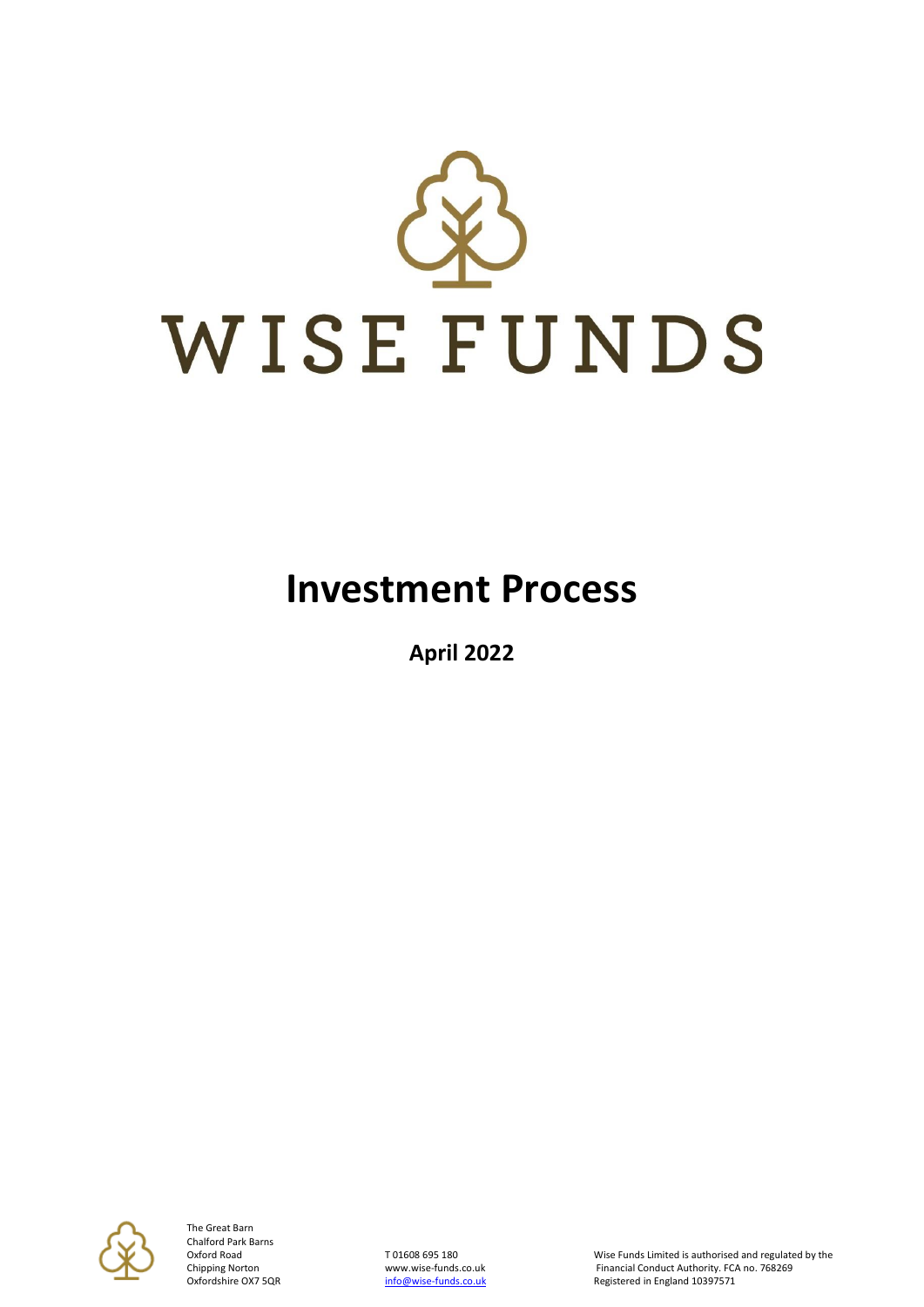

| Contents                                                    | Page |
|-------------------------------------------------------------|------|
| Investment Team - Key Individuals -                         | 3    |
| Investment Objective                                        | 4    |
| Investment Principles & Philosophy                          | 4    |
| <b>Investment Process</b>                                   | 5    |
| Fund Selection Process in detail: what are we looking for?  | 7    |
| Equity Selection process in detail: what are we looking for | 7    |
| Investment meetings                                         | 8    |
| Systems                                                     | 9    |
| Day-to-Day management of the fund                           | 9    |
| Portfolio construction                                      | 9    |
| <b>Buying process</b>                                       | 10   |
| Selling process                                             | 10   |
| Risk management                                             | 10   |
| Derivatives                                                 | 11   |
| Currency exposure                                           | 11   |

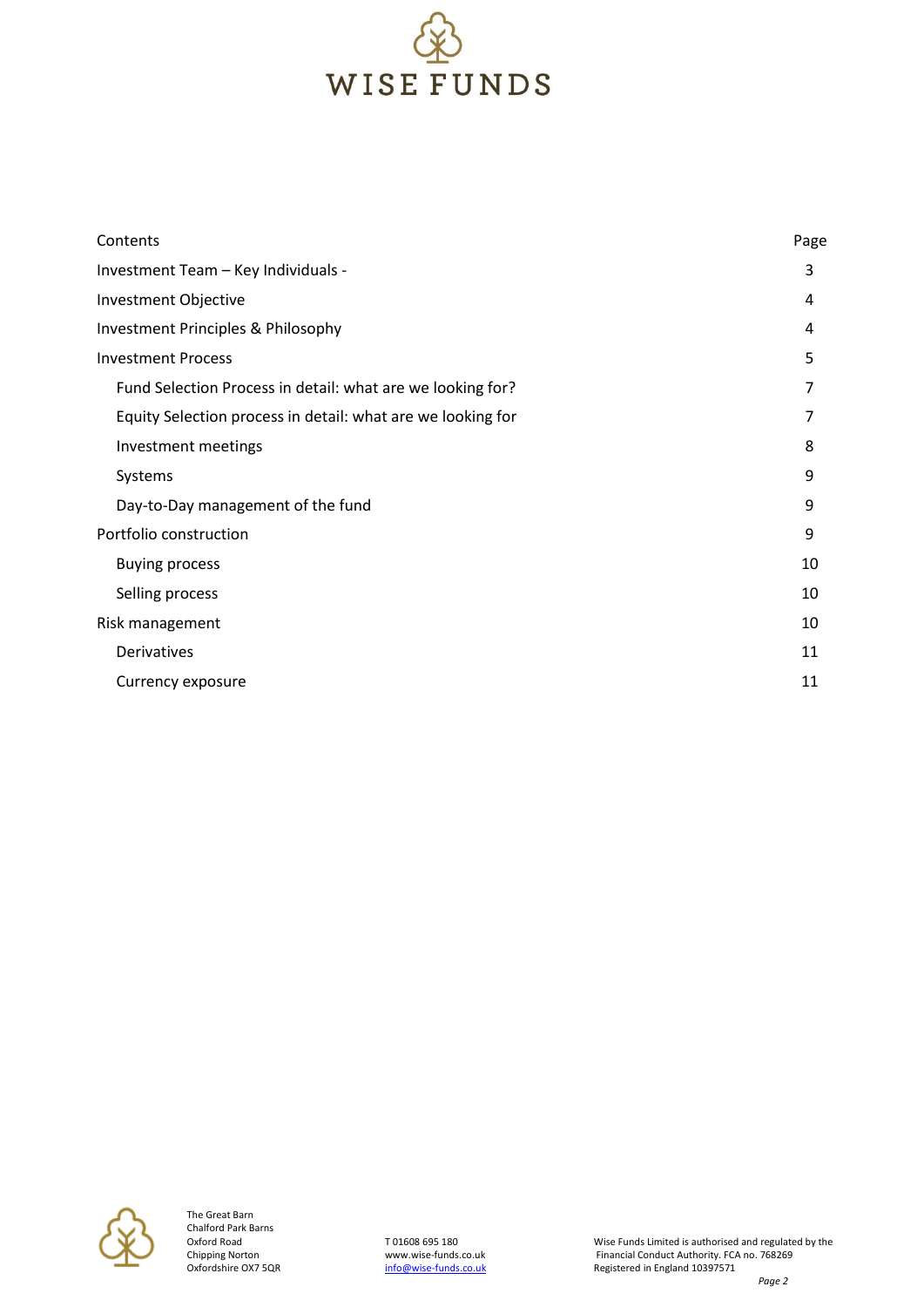

#### **Investment Team – Key individuals**

Our team of managers combine their experience in Multi-Assets and bring together a strong track record.

#### **Vincent Ropers Co-Portfolio Manager**

Vincent joined the Wise Funds team as Co-Portfolio Manager in April 2017. He started his career in 2004 and brings experience in multi-asset research and portfolio management, previously at Goldman Sachs, Fidelity International, Ignis Asset Management which became Standard Life Investments. He is a graduate from ESCP Europe in Paris and holds the Investment Management Certificate.

#### **Philip Matthews Co-Portfolio Manager**

Philip joined the Wise Funds team in September 2018 as Co-portfolio manager. After graduating from Cambridge, Philip began his fund management career at Jupiter in 1999, spending 13 years managing retail and institutional equity portfolios. His portfolios focussed on income generation and he has experience investing into UK companies across the market cap spectrum. In 2013 he joined Schroders, where he managed their UK Alpha Plus portfolio and UK Growth Investment Trust.

# **Portfolio Management Team Vincent Ropers Philip Matthews** CEO & Co-portfolio Manager Director & Co-portfolio Manager

Wise Funds Org Chart



John Newton **Business Development Manager**  Joanna Scavuzzo-Blake Office Manager





The Great Barn Chalford Park Barns

Oxford Road TO1608 695 180 TO1608 695 180 Wise Funds Limited is authorised and regulated by the<br>
Chipping Norton The Theorem Were www.wise-funds.co.uk Tinancial Conduct Authority. FCA no. 768269 Chipping Norton **With Chipping Norton With With With With Conduct Authority. FCA no. 768269**<br>Cxfordshire OX7 5QR **CHIPPING CONTACT THE CONDUCT CONTACT CONTACT** Registered in England 10397571 Registered in England 10397571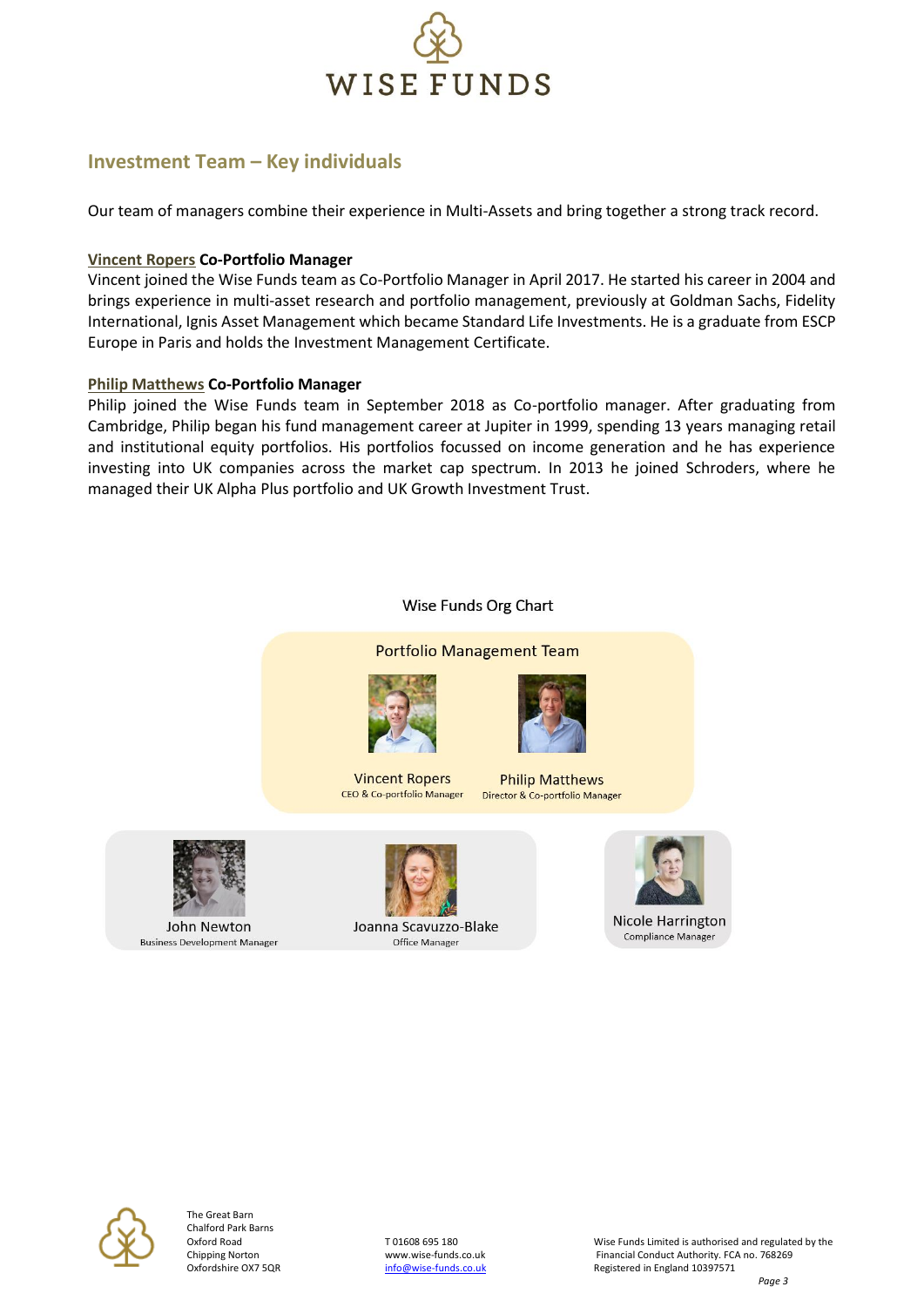

#### **Investment Objective**

#### **TB Wise Multi Asset Growth**

The investment objective of the Fund is to provide capital growth over Rolling Periods of 5 years in excess of the Cboe UK All Companies Index and in line with or in excess of the Consumer Price Index, in each case after charges.

#### **TB Wise Multi-Asset Income**

The investment objective of the Fund aims (after deduction of charges) to provide:

• an annual income in excess of 3%; and

• income and capital growth (after income distributions) at least in line with the Consumer Price Index ("CPI"), over Rolling Periods of 5 years

#### *To read the full objective, investment policy and benchmark information, please see the [full prospectus.](https://wise-funds.co.uk/our-funds/wise-income/literature-library/prospectus)*

#### **Investment Principles & Philosophy**

The price of our funds fluctuates from one year to the next, but the process and the principles, which inform the management of the funds, do not change. Whilst our two funds do have different objectives (as stated above) they share a common approach and we believe our process works whether we are trying to deliver income or long-term capital growth.

Whether investing in equities, funds or investment trusts, we invest primarily in people. We don't know what the future has in store, but we believe that we are best equipped to cope with it if we place our shareholders' money in the hands of experienced people with expertise in their sectors, who we believe care deeply about the institutions they manage, and who are able to explain their plans to us in a clear and credible way.

We run our funds with a value bias, where we aim to invest at times when prices are significantly below our estimate of fair values, and, even though, our respect for the managers of our holdings doesn't change, we will sell once the valuations rise to levels above their fair value. There will also be times where we access these holdings at fair value or slightly above, if we feel there is a strong reason to hold an asset class or we want exposure to a geographical, sector or a theme where we see potential growth.

We believe we can serve our shareholders best by adopting the widest possible investment remit, so that when certain asset classes become dangerously expensive, we have the best chance of finding value in others. This is why our funds are fully flexible, global funds.

We get to know our managers well, developing supportive, long-term working relationships. It is important for us to invest with managers we trust. We take our fiduciary role very seriously and spend a considerable amount of time assessing managers' ability to grow our clients' capital carefully for the long term.

Whilst bottom-up manager and stock selection are the key elements in the investment process, we also spend time reviewing key global economic and market data to help frame current investment conditions. In addition, we receive third party economics and strategy research as well as benefit from discussions with our invested fund and company management teams.

We believe that asset allocation is critical to superior long-term performance and that the interplay between macro and micro drivers is too often ignored by market participants, thus creating opportunities. Similarly,



The Great Barn Chalford Park Barns

Oxford Road TO1608 695 180 TO1608 695 180 Wise Funds Limited is authorised and regulated by the Chipping Norton<br>Chipping Norton Chipping May wise-funds.co.uk The Chipping Conduct Authority. FCA no. 768269 Chipping Norton **With Chipping Norton With With With With Conduct Authority. FCA no. 768269**<br>Cxfordshire OX7 5QR **CHIPPING CONTACT THE CONDUCT CONTACT CONTACT** Registered in England 10397571 Registered in England 10397571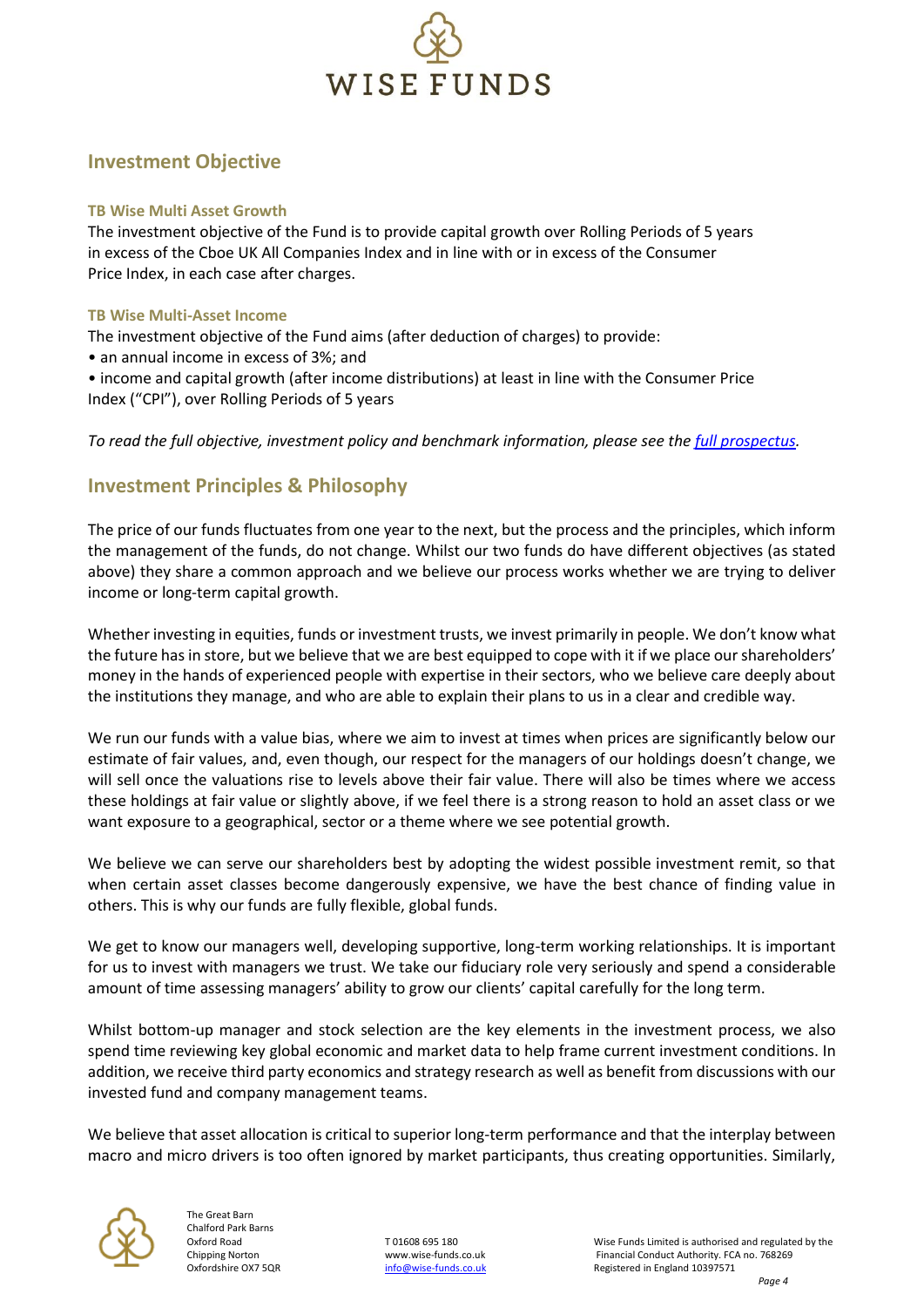

far from dismissing market dynamics and technical factors, we watch price action and flows carefully as they create attractive entry/exits points and help complete our view of the world.



#### **Investment Process**

Our investment process is summarised in the diagram below: we filter our investable universe to put together a portfolio of our best and most promising ideas.





The Great Barn Chalford Park Barns

Oxford Road TO1608 695 180 TO1608 695 180 Wise Funds Limited is authorised and regulated by the<br>Chipping Norton Chipping Morton Wise Williams www.wise-funds.co.uk Financial Conduct Authority. FCA no. 768269 Chipping Norton www.wise-funds.co.uk Financial Conduct Authority. FCA no. 768269<br>Oxfordshire OX7 5QR **http://wise-funds.co.uk** Registered in England 10397571 Registered in England 10397571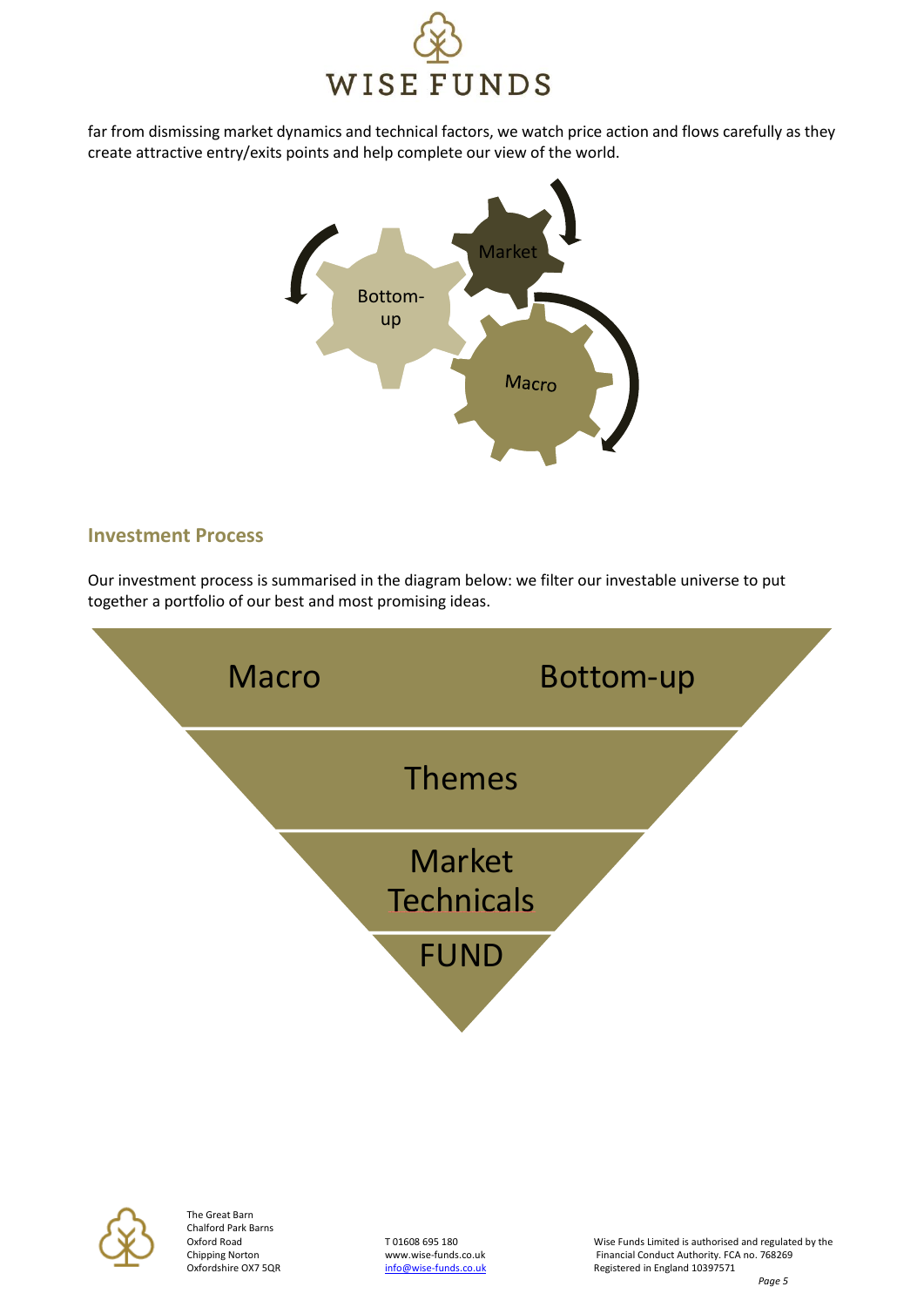

Looking at each part of the process more in detail:



Virtuous cycle whereby our macro analysis helps focus our bottom-up research which, in turns, feeds into our macro views.



Investment themes will naturally change over and flow from our top down and bottom-up analysis.



We invest in public vehicles (funds, investment trusts or equities) which fluctuate in price.

These short term, sentiment and technical fluctuations offer challenges but we prefer to see them as potential opportunities. Market technicals are never enough on their own for us to take investment decisions but paying attention to them allows us to add value over time. This is why our fund managers execute their own trading and pay particular attention to technical analysis.



We aim to construct a portfolio of best in breed fund managers and companies in asset classes that we expect will outperform the broad market over the medium to long-term

- Portfolio of 30-60 individual names
- Expression of our thematic views
- Employs the best people we know in their field
- Holdings offering significant upside to their current trading value



The Great Barn Chalford Park Barns

Oxford Road TO1608 695 180 TO1608 695 180 Wise Funds Limited is authorised and regulated by the Chipping Norton<br>Chipping Norton Chipping May wise-funds.co.uk The Chipping Conduct Authority. FCA no. 768269 Chipping Norton **With Chipping Norton With With With With Conduct Authority. FCA no. 768269**<br>Cxfordshire OX7 5QR **CHIPPING CONTACT THE CONDUCT CONTACT CONTACT** Registered in England 10397571 Registered in England 10397571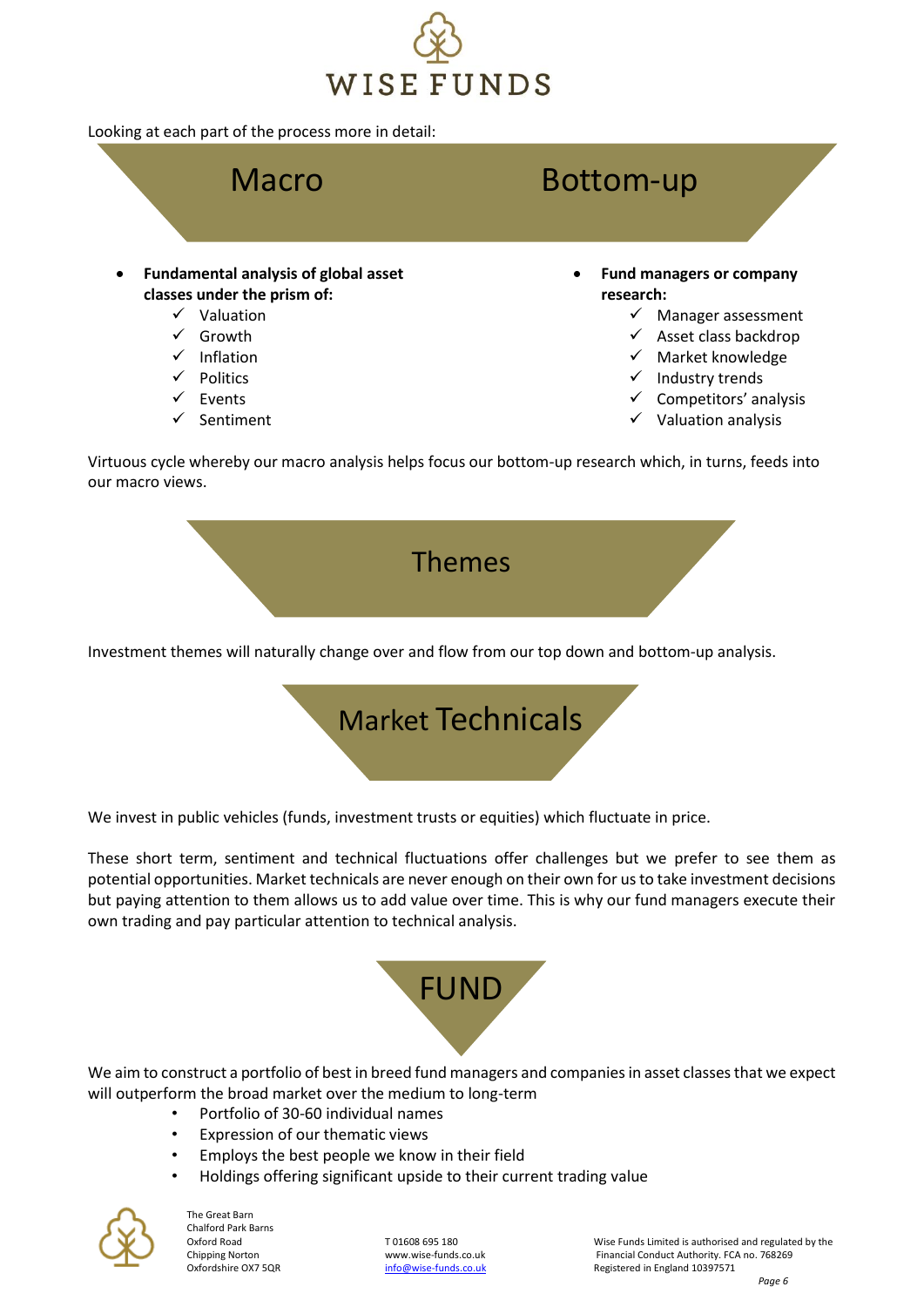

#### **Fund Selection Process in detail: what are we looking for?**

The process above has been designed to allow us to filter our investment universe and focus our research efforts on the most attractive parts of the market. When it comes to implementing our views, we invest in collective investment schemes (open-ended or closed-ended funds). We believe that it is critical to assess in detail the managers of the funds we look at. We are not biased towards any particular investment style but, over the years, have compiled the below list of attributes which are characteristic of a successful fund manager.

- Clearly articulated investment philosophy
- Well defined and repeatable investment process
- Open-mindedness
- Curiosity
- Focus
- Hunger
- Humility
- Supportive environment

If we can buy funds with exceptional managers at times when their sectors are unfashionable and their styles are out of favour, ideally through closed-ended funds at discounts to their asset values, it is our conviction that we will achieve our funds' objectives over time. Ultimately, we invest in people who we trust to grow our clients' assets.

Each meeting, with third party fund managers and company management teams, is logged on our team SharePoint site with the lead analyst's comments and rating attached. This is an easy way to share and keep a record of our meetings. These notes are then discussed during our weekly investment meeting below.

#### **Equity Selection process in detail: what are we looking for?**

The process above has been designed to allow us to filter our investment universe and focus our research efforts on the most attractive parts of the market. We have the flexibility to invest in both direct equities and funds. When it comes to direct equities, we are looking for companies that can offer:

- A solid long-term business franchise: we like companies with an edge over their competitors, who are experts in their fields and are endlessly seeking to serve their customers better. These companies tend to sell differentiated products and services that their clients need.
- Dedicated and talented managers: as mentioned earlier, we believe that it is critical to spend time assessing the managements of companies and their ability to grow our clients' capital carefully for the long term
- Strong balance sheet: a strong balance sheet tells us that the company's managers understand that things can go wrong and have left a decent margin of safety in case they do. A company with a strong balance sheet is far more likely to be able to deliver its long-term strategy and not to be blown offcourse by temporary disruptions.
- Valuation: rather than adopting a rigid approach to valuation, we take a pragmatic view and consider a number of factors. These include standard valuation metrics (Price-to-Earnings, Price-to-Book, Free cashflow yield…) as well as comparative sector analysis and technical analysis

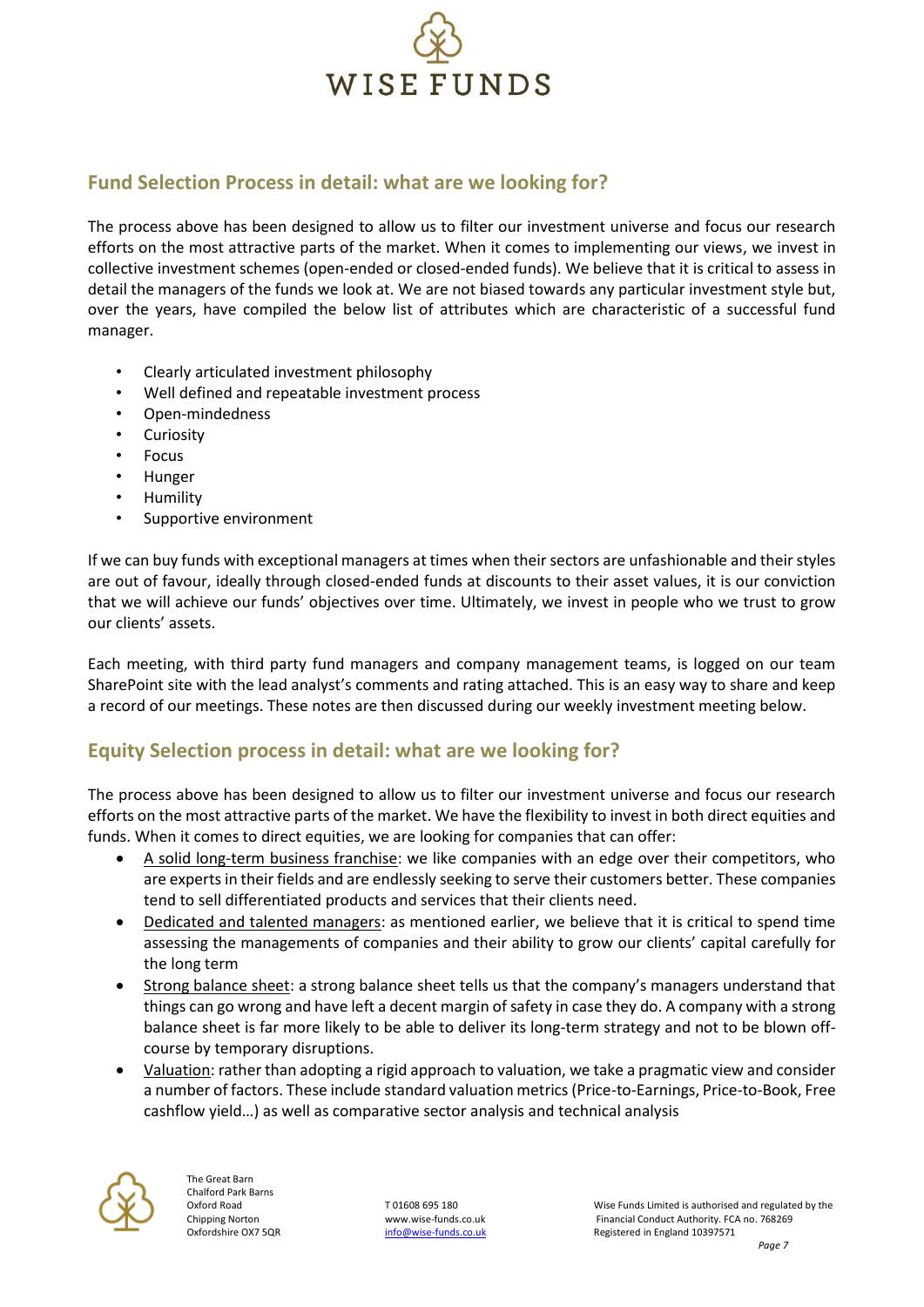

• Yield: our yield and income growth objectives restrict our investable universe to companies that pay a dividend, which is normally higher than the market. The reason why we mention yield as our last criterion is because, although it is a necessary pre-condition for an investment, it isn't sufficient by itself and the above factors have to be met first before we consider investing.

We conduct our own in-depth assessment of every company we invest in. We regularly meet management on-site, which gives valuable insight into each company. We believe that this process differentiates us from some of our competitors who would rely purely on external research and/or only meet company management on roadshows. We are willing to invest in small and mid-cap companies which are often overlooked by larger institutional investors due to their size. This part of the market is fertile with opportunities as it tends to be less efficiently priced given the lower level of research coverage.

#### **Investment meetings**

The investment team formally meets once a week to review the activity of the previous week, discuss investment ideas and prepare for the week ahead. This forum isn't meant to be an investment decision forum as we believe that the management of the fund must remain fluid and firmly in the hands of the portfolio managers, as opposed to committee-based and determined by artificial timelines.

A monthly performance pack is produced on each fund, allowing the team to analyse in more detail the progress of each of the fund's holdings over the previous month, and strategically review the composition of the fund.

*Weekly meeting agenda:*

- *Macro issues of the week*
- *Previous week's performance*
- *Results/news flow over the week*
- *Upcoming results*
- *Previous week's meetings:*
	- o *Lead analyst to present summary*
	- o *Discussion*
- *Upcoming meetings:*
	- o *Who are we meeting for the coming week?*
	- o *Who will lead each meeting?*
	- o *Meeting agenda*
- *Portfolio changes notifications or recommendations*
- *Voting*
	- o *What holdings have a vote coming up?*
	- o *How should we vote?*

#### *Monthly meeting agenda:*

- *Review of the monthly macro-economic pack*
- *Performance review*
- *Attribution*
- *Individual holdings performance review*
- *Fund managers' monthly commentaries review*
- *Market review*

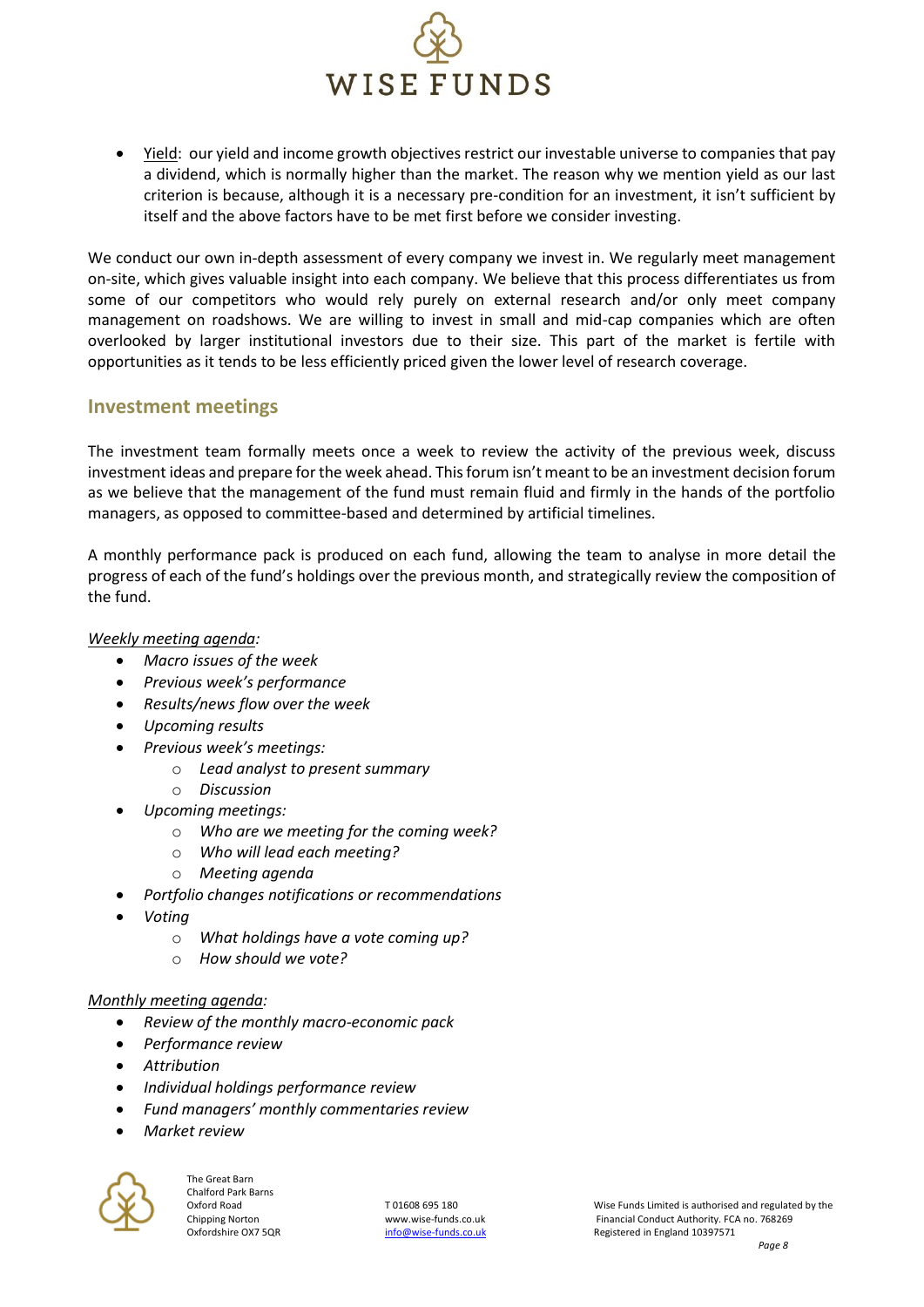

- *Asset allocation changes*
- *Long-term meetings planning*
- *Portfolio changes notifications or recommendations*

#### **Systems**

The team uses a number of systems and contacts to conduct its research and the day-to-day management of the fund. Those are listed below:

| System                   | <b>Function</b>                               |
|--------------------------|-----------------------------------------------|
| Factset                  | • Market monitoring, news and charting        |
|                          | • Portfolio performance monitoring            |
|                          | $\cdot$ Portfolio attribution                 |
|                          | • Portfolio risk analysis                     |
|                          | • Funds research (returns and holdings-based) |
| <b>Financial Express</b> | • Performance analysis and charting           |
| <b>Factset OMS</b>       | • Order management system                     |
|                          | • Pre and post-trade compliance               |
| <b>SharePoint</b>        | • Meeting notes repository                    |
|                          | • Models repository                           |
|                          | • Fund commentaries repository                |
| <b>Brokers</b>           | le Investment ideas                           |
|                          | • Market colour                               |
|                          | $\bullet$ Meetings set-up                     |

#### **Day-to-Day management of the fund**

The funds are co-managed by Vincent Ropers and Philip Matthews. Both combine the roles of fund managers and analysts, conducting research on collective investment schemes and equities themselves. We conduct our own trading using the order management system mentioned above (Factset OMS). Placing our own trades is an integral part of the process as we gain a lot of market information from this activity, particularly in the case of closed-ended funds, where news flow and liquidity can dramatically impact our entry/exit prices. The strong relationship that we have developed with our brokers are helpful in an illiquid market, where they can use their in-depth knowledge to source deals which may not be offered to the wider public.

#### **Portfolio construction**

The funds are portfolios of best in breed fund managers and companies in asset classes that we expect to outperform the broad market over the medium to long-term. It is a blend of the themes we believe are important, our conviction levels and liquidity.

Other than the diversification rules we adhere to as a UCITS fund, we believe that the strength of our approach lies in its flexibility. We are benchmark agnostic and aren't afraid of taking concentrated positions when we have strong convictions in a particular asset class, theme or manager. We will not look for diversification per se in the funds, although we are always looking to express our views in a risk-controlled manner which may naturally lead us to holding diversifying positions.

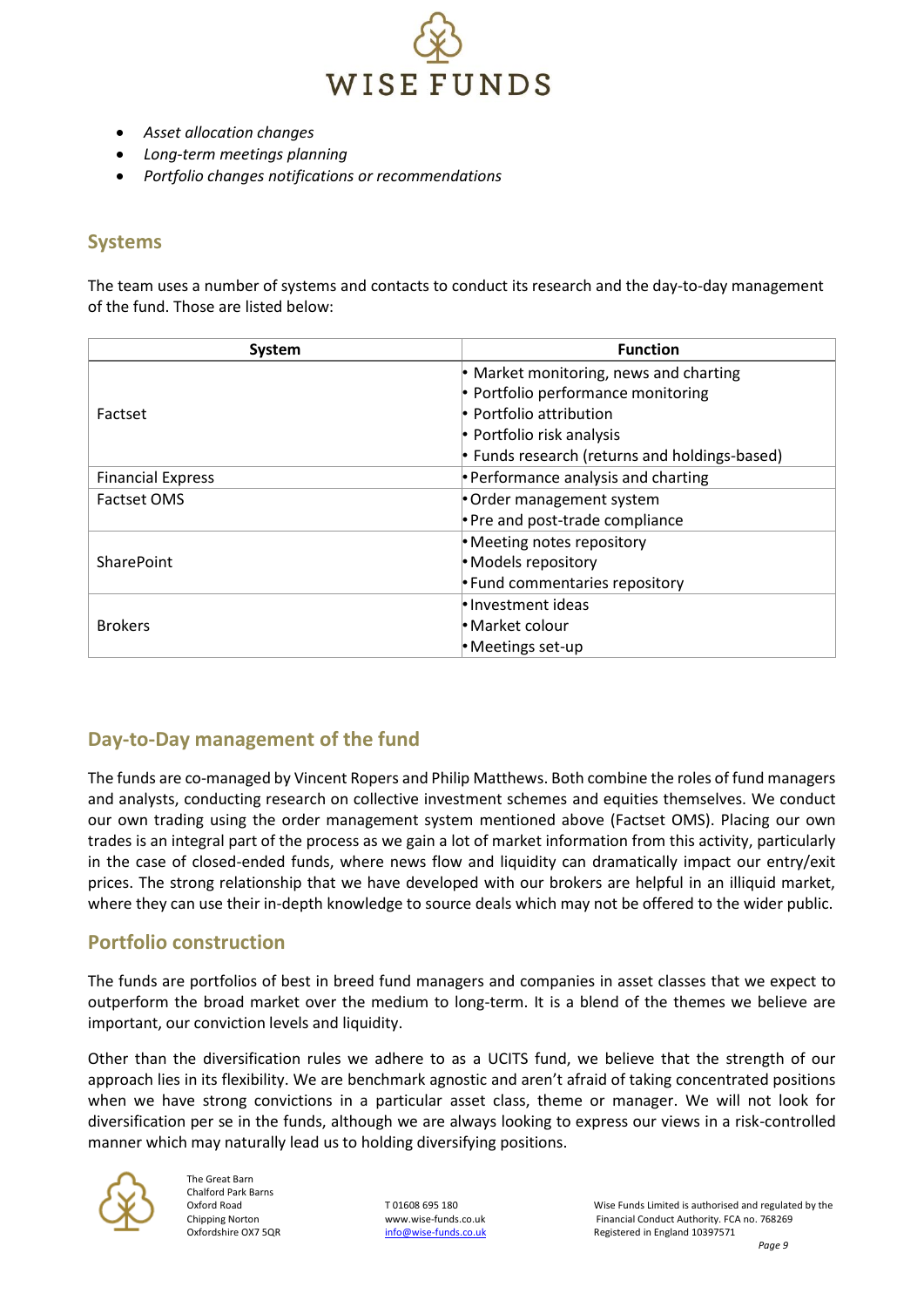

Investment decisions are discussed by the team. In practice, an idea that isn't actively supported by both of the managers is most unlikely to make its way into the fund (or out of it in the case of the selling process).

This doesn't necessarily mean that a consensus always has to be reached, rather that each manager has to convince the other of the validity of an idea to ensure a minimum threshold is met. Once this is the case, it is our view that each fund manager ought to support the other's ideas as it encourages individual responsibility and ownership of the portfolio.

#### **Buying process**

New ideas are formally discussed at either our weekly or monthly investment meetings. If a collective investment scheme or equity is "Buy" rated, it can make its way to the fund at any time. Valuation is critical in the managers' assessment and only assets that offer the most upside potential will be included. Price and market movements will be monitored by the fund managers to determine the best moment to add a new position. Often, we phase our moves into and out of positions over several weeks or months. As a final step, liquidity considerations will be considered to adjust the size of the position. Liquidity is reviewed at least on a monthly basis both internally and by our ACD T. Bailey Financial Services (TBFS).

Typically, no initial position will be taken at less than 1% although some flexibility can be permitted to build a position up.

#### **Selling process**

Holdings can make their way out of the fund for several reasons:

- Change in theme
- Reduced conviction in manager / manager change
- Change in investment case
- Valuation
- Make space for more attractive positions

We believe that it is very important to actively manage portfolios. This means that we are stringent about cutting losses and are actively trimming our positions to take profits when appropriate.

#### **Risk management**

The funds are managed within the UCITS and Coll guidelines, which ensures we respect a minimum diversification threshold and reduce counterparty risk.

In addition, the following risks are formally assessed on a regular basis:

- UCITS and Coll guidelines adherence: monitored by the ACD (TBFS) daily with any breach escalated to the investment managers and compliance officer
- Liquidity risk: formally assessed on a monthly basis internally and reviewed externally by our ACD (TBFS)
- Ex-ante risks: liquidity, concentration and ex-ante volatility monitored by the investment managers monthly at our monthly investment meetings
- Market risk: monitored daily by the investment managers
- Investment risks: underlying managers are formally met at least once a year, desktop holdings reviewed at least monthly, price action reviewed daily by the investment managers